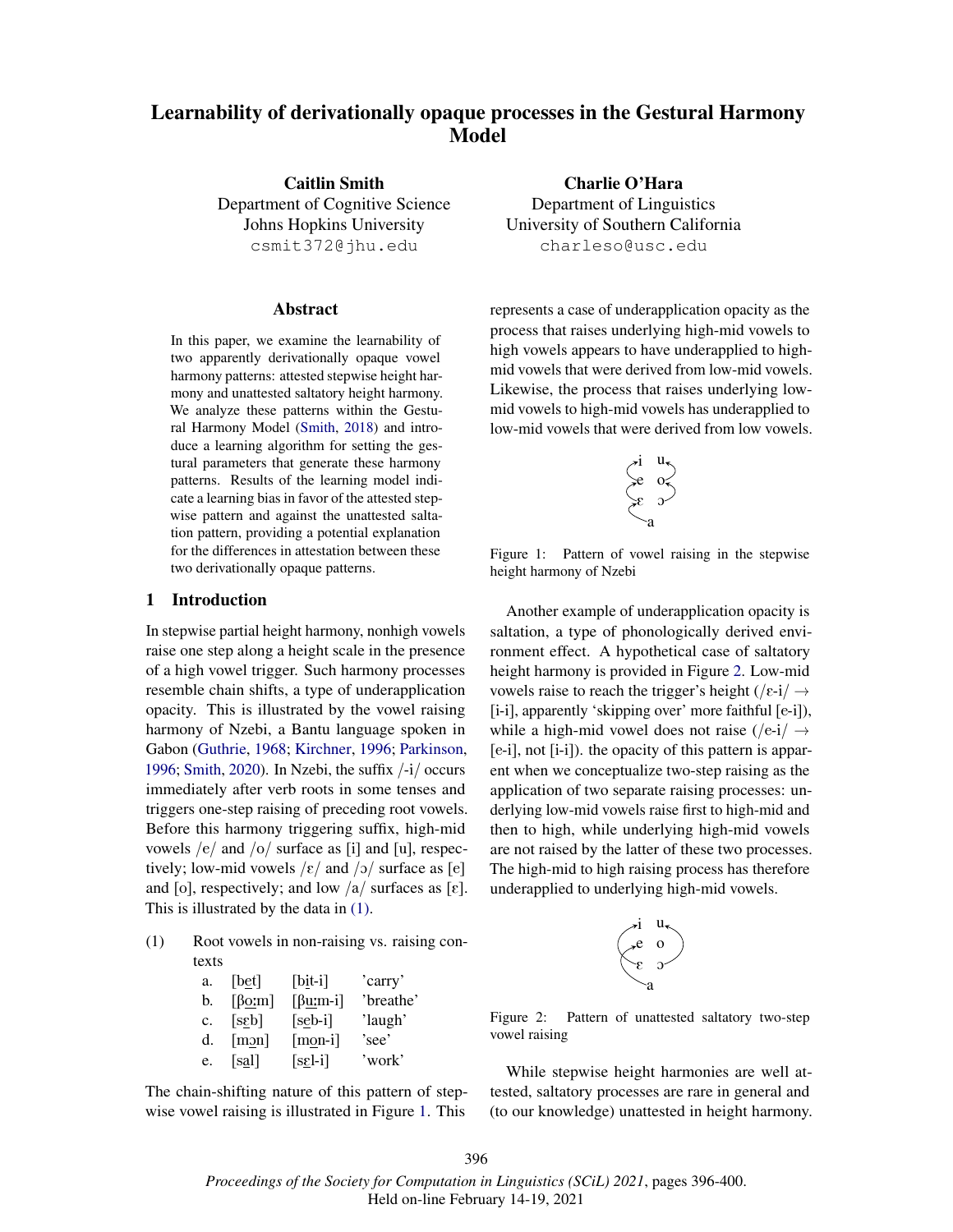Because they are derivationally opaque, neither stepwise nor saltatory height harmony patterns can be generated in output-oriented Harmonic Grammar assuming standard faithfulness constraints and standard features (Albright et al., 2008; Farris-Trimble, 2008; Hayes and White, 2015).

The Gestural Harmony Model (Smith, 2016, 2018), on the other hand, is sufficiently powerful to generate both of these apparently derivationally opaque patterns. In this paper, we illustrate that while this model is able to generate unattested saltatory height harmony, this overgeneration can be resolved by appealing to factors beyond the grammatical model itself, such as the learnability of the pattern. We show that when analyzed within the Gestural Harmony Model, stepwise and saltatory harmony exhibit significant differences in their learnability, providing an explanation for the difference in their typological attestation.

## 2 A Gestural Model of Height Harmony

Gestures are the dynamically-defined, task-based units of sub-segmental representation assumed within the framework of Articulatory Phonology (Browman and Goldstein, 1986, 1989). Each gesture is specified for a target articulatory state to be achieved during its period of activation; this target is specified in terms of a primary articulator, constriction location, and constriction degree. The Gestural Harmony Model (Smith, 2016, 2018) adopts many of the representational assumptions of Articulatory Phonology. In this model, harmony is the result of a gesture extending its period of activation to overlap the gestures of surrounding segments. In the case of regressive (leftward) harmony, an anticipatory, or early-activating, trigger gesture activates before its scheduled starting point, extending to overlap the gestures of preceding undergoer segments.

Gestural overlap may result in the concurrent activation of two gestures with conflicting target articulatory states (e.g., narrow vs. wide constriction degree between the tongue body and the upper surface of the vocal tract). According to the Task Dynamic Model of speech production (Saltzman and Munhall, 1989; Fowler and Saltzman, 1993), intergestural conflict is resolved by blending the conflicting target articulatory states of two gestures to create an intermediate target state that holds during the period of their concurrent activation. This blended target state is the weighted average of the gestures' individual target articulatory states, with the weighting in this averaging function contributed by the gestures' strength parameters, denoted  $\alpha$ . This blending function is provided in Equation 1.

$$
\frac{Target_1 \times \alpha_1 + Target_2 \times \alpha_2}{\alpha_1 + \alpha_2} \tag{1}
$$

Smith (2020) proposes that the partial, stepwise vowel raising harmony of Nzebi is the result of gestural blending resulting from overlap of root vowels by the anticipatory, harmony-triggering tongue body gesture of the high suffix vowel /-i/. In this analysis, the four vowel heights observed in Nzebi are represented by vowel gestures with one of four possible constriction degrees between the tongue body and the upper surface of the vocal tract: narrow (4mm), narrow-mid (8mm), wide-mid (12mm), and wide (16mm).



Figure 3: Stepwise raising via gestural blending

With appropriate blending strengths for these vowels, the stepwise raising pattern of Nzebi is generated from overlap between vowel gestures, as in Figure 3. When overlapped by suffix  $\frac{1}{i}$ , high-mid root vowels surface as high and do not resist raising at all, indicating that they have a blending strength much lower than that of trigger  $\frac{1}{i}$ . Wide-mid vowels, however, raise to only an intermediate degree when overlapped by harmony-triggering  $\frac{1}{i}$ , indicating that  $/\varepsilon$  and  $/\sigma$  have blending strengths equal to that of  $\frac{1}{i}$ . Finally, low  $\frac{a}{a}$  also raises only partially when overlapped by  $\frac{1}{i}$ . With  $\frac{1}{a}$ specified for twice the strength of the trigger gesture that overlaps it, the result of blending is widemid  $[\varepsilon]$ , closer to the intrinsic target constriction degree of wide  $/a$  than to that of narrow  $-i$ .

With a different set of strength value settings, the Gestural Harmony Model is also able to generate unattested saltatory height harmony. Figure 4 illustrates and provides a set of gestural strengths that will generate a two-step raising process consistent with the one depicted in Figure 2.

The Gestural Harmony Model, then, is able to generate two types of apparently derivationally opaque height harmony patterns. However, on its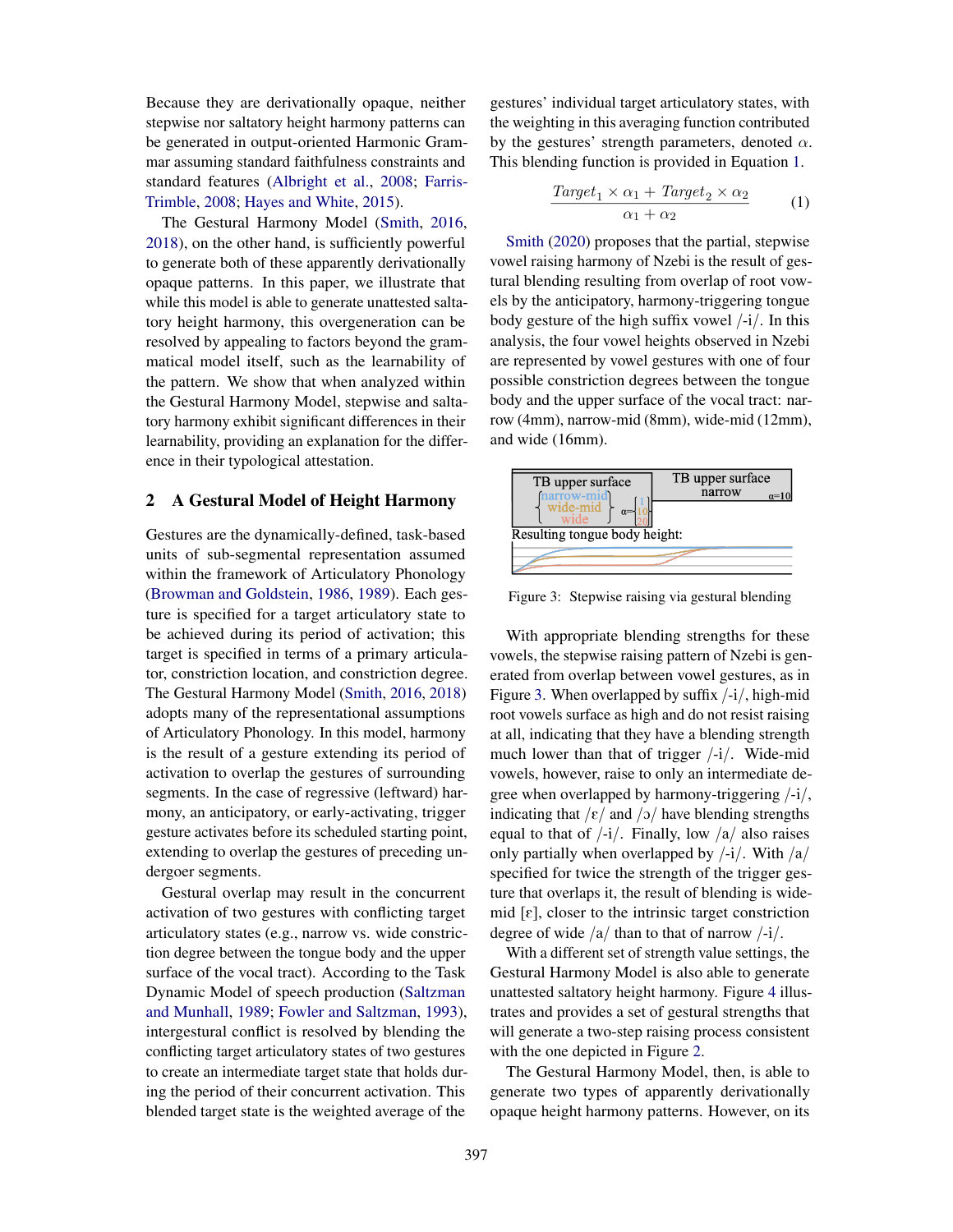| TB upper surface<br>(narrow-mid)<br>wide-mid<br>$\alpha$ =<br>Resulting tongue body height: | TB upper surface<br>narrow<br>$\alpha=25$ |
|---------------------------------------------------------------------------------------------|-------------------------------------------|
|                                                                                             |                                           |

Figure 4: Stepwise raising via gestural blending

own the model does not provide an explanation for the lack of attestation of saltatory height harmony. In the next section, we address the question of whether these two patterns are equally learnable when analyzed in this framework.

# 3 The Gestural Gradual Learning Algorithm

With the correct gestural strength settings, the Gestural Harmony Model can generate both attested stepwise and unattested saltatory height harmonies. However, there are additional factors beyond what patterns a grammar can generate that impact how likely a given pattern is to be crosslinguistically attested. Recent work has explored the hypothesis that learning biases can affect whether a pattern is common or rare (Pater and Moreton, 2012; Staubs, 2014; Stanton, 2016; Hughto, 2019; O'Hara, 2021). If a pattern is difficult to learn, it is more likely to be mislearned and to change across generations, eventually becoming typologically underrepresented.

To address the question of whether a learning bias is responsible for the lack of attestation of saltatory height harmony, we designed a gesturebased computational learning model. The learner was tasked with setting constriction degree targets and blending strengths for vowels and dorsal consonant gestures such that the learner reproduced its teacher's height harmony pattern. We tested the learner on two types of harmony in a four-height vowel inventory: (1) a Nzebi-like pattern of onestep raising before high vowel triggers, and (2) an unattested pattern of two-step saltatory raising before high vowel triggers.

The learner utilizes a learning algorithm that we introduce here: the Gestural Gradual Learning Algorithm (GGLA), which is defined as in (2).

- (2) The Gestural Gradual Learning Algorithm
	- 1. For each segment, initialize segment target constriction degree of 16 mm (i.e., all vowels start as [a]) and random strength (between 1 and 20)
- 2. On each training iteration, randomly generate (V)CV sequence
- 3. Check for gestural blending:
	- (i) If  $V_2$  is a trigger of harmony, it overlaps  $V_1$  and blending occurs
	- (ii) If C is dorsal  $/q/$ , blending with following V occurs
- 4. If learner produces error (segment with target farther than 0.2 mm from teacher's production):
	- (i) Update constriction degree target of learner's tongue body gesture by 0.1 to produce a constriction degree that better matches teacher's output
	- (ii) In cases of blending: update strength of learner's tongue body gesture by 0.1 to produce a constriction degree that better matches teacher's output

We trained 100 GGLA models each on the target stepwise and saltatory harmony patterns. All models were trained until convergence, which occurred when all (V)CV sequences were produced without errors (i.e. with every segment's constriction degree produced within 0.2 mm of the teacher's production).

## 4 Results and Discussion

We compared the average number of training iterations necessary for the learner to converge upon each target pattern; the result is shown in Figure 5. We observe that stepwise height harmony was learned more than five times faster than saltatory harmony. We interpret this result as an explanation



Figure 5: Average number of iterations necessary to converge upon stepwise and saltatory height harmony

for the attestation of stepwise height harmony and the lack of attestation of saltatory height harmony. The difference in learning rate between these two types of harmony makes the saltatory pattern more likely to be mislearned across generations, causing it to become less typologically frequent.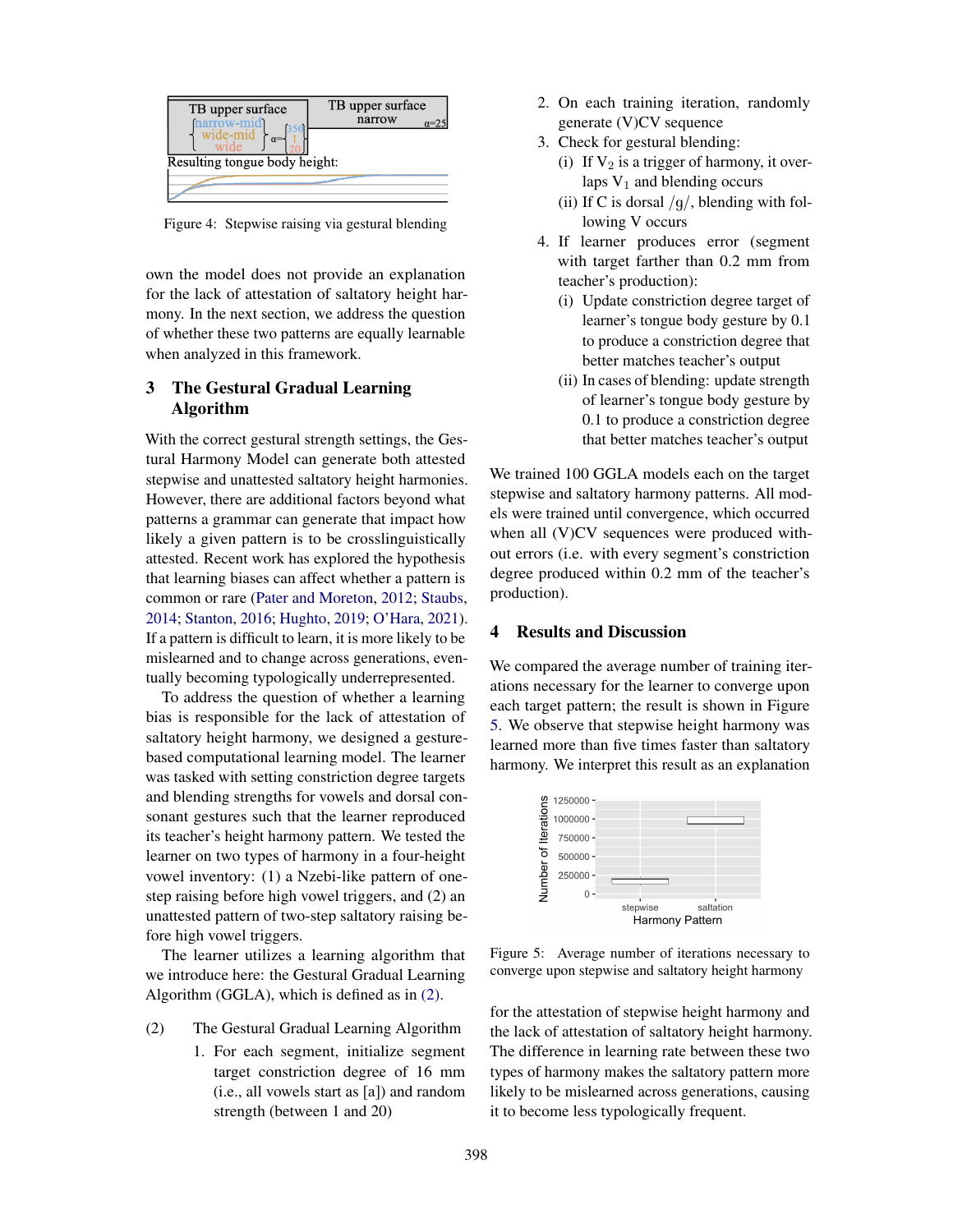The reason why saltatory harmony is more time consuming (i.e. harder) to learn lies in the more extreme strength values necessary to generate it. Due to the GGLA's linear updating of gestural parameter settings, a learner will take longer to set more extreme strength values. To better understand why saltatory harmony crucially relies on more extreme gestural strengths, we introduce the idea of overpowering relationships between blended gestures. In order for one gesture to fully assimilate to another, or to fully resist assimilation, one of the gestures must overpower the other by being specified for an exponentially greater strength value. Figure 6 presents the average gestural strengths learned for each segment for each target harmony pattern rounded to the nearest integer. Overpowering relationships between segments are represented with arrows. For one segment to overpower another, it must have a gestural strength approximately ten times greater. When one segment partially assimilates to another, their strengths are more similar, differing by a factor of one or two rather than ten.



Figure 6: Segments' average learned strengths and overpowering relationships necessary to generate stepwise and saltatory harmony. Red arrows indicate a pattern's longest chain of overpowering relationships.

In order to determine how extreme the greatest segmental strength value must be in order to produce a certain pattern, we can examine chains of overpowering relationships that exist between gestures of different strengths. These chains are indicated by red arrows in Figure 6. Each additional overpowering relationship in a chain indicates an order of magnitude of strength that must be reached by the strongest gesture in the chain.

In both harmony patterns, the dorsal consonant  $/g/must$  overpower all vowels. In every (V)CV sequence in which  $/q$  appears, it is blended with  $V_2$ but always completely resists assimilation. Overpowering relationships between vowels always involve the narrow trigger vowels  $\frac{1}{4}$  and  $\frac{1}{u}$ , which overlap and blend with preceding vowels. In saltatory height harmony, narrow vowels must be overpowered by narrow-mid /e/ and /o/, as these vowels completely resist assimilation to the narrow vowels. In addition, the narrow vowels must themselves overpower wide-mid / $\varepsilon$ / and / $\frac{1}{2}$ /, as those vowels completely assimilate to the narrow vowels. Therefore, the longest chain of overpowering relationships in the saltatory harmony pattern is three links long, indicating that the strongest gesture in the inventory must be about three orders of magnitude stronger than the weakest gesture.

In stepwise height harmony, no vowels completely resist assimilation, and only the narrow-mid vowels /e/ and /o/ assimilate completely to the high vowel triggers of harmony. Therefore, the high vowels must only overpower the narrow-mid vowels, and the longest chain of overpowering relations in the stepwise harmony pattern is two links long. This indicates that the strongest segment in the inventory must be about two orders of magnitude stronger than the weakest segment.

These differences in the extremeness of gestural strengths necessary to generate saltatory and stepwise height harmony have consequences for the rates of learning for these patterns. Saltatory harmony requires a longer chain of overpowering relationships than stepwise harmony, and therefore more extreme strength values. As a result, learning of saltatory height harmony takes much longer for a learner utilizing the GGLA.

## 5 Conclusion and Future Work

The Gestural Harmony Model is sufficiently powerful to generate not only common stepwise height harmony, but also unattested saltatory height harmony. We have shown that for a learner relying on the GGLA, unattested saltatory height harmony is significantly slower and harder to learn than attested stepwise height harmony. We argue that this difference in learnability can explain the difference in attestation between these two opaque patterns without restricting the power of the Gestural Harmony Model. Future work will compare the learnability of these patterns in the Gestural Harmony Model to their learnability in feature-based models of grammar that are capable of generating opaque patterns, such as those incorporating scalar features (Gnanadesikan, 1997) and \*MAP constraints (Zuraw, 2007; Hayes and White, 2015).